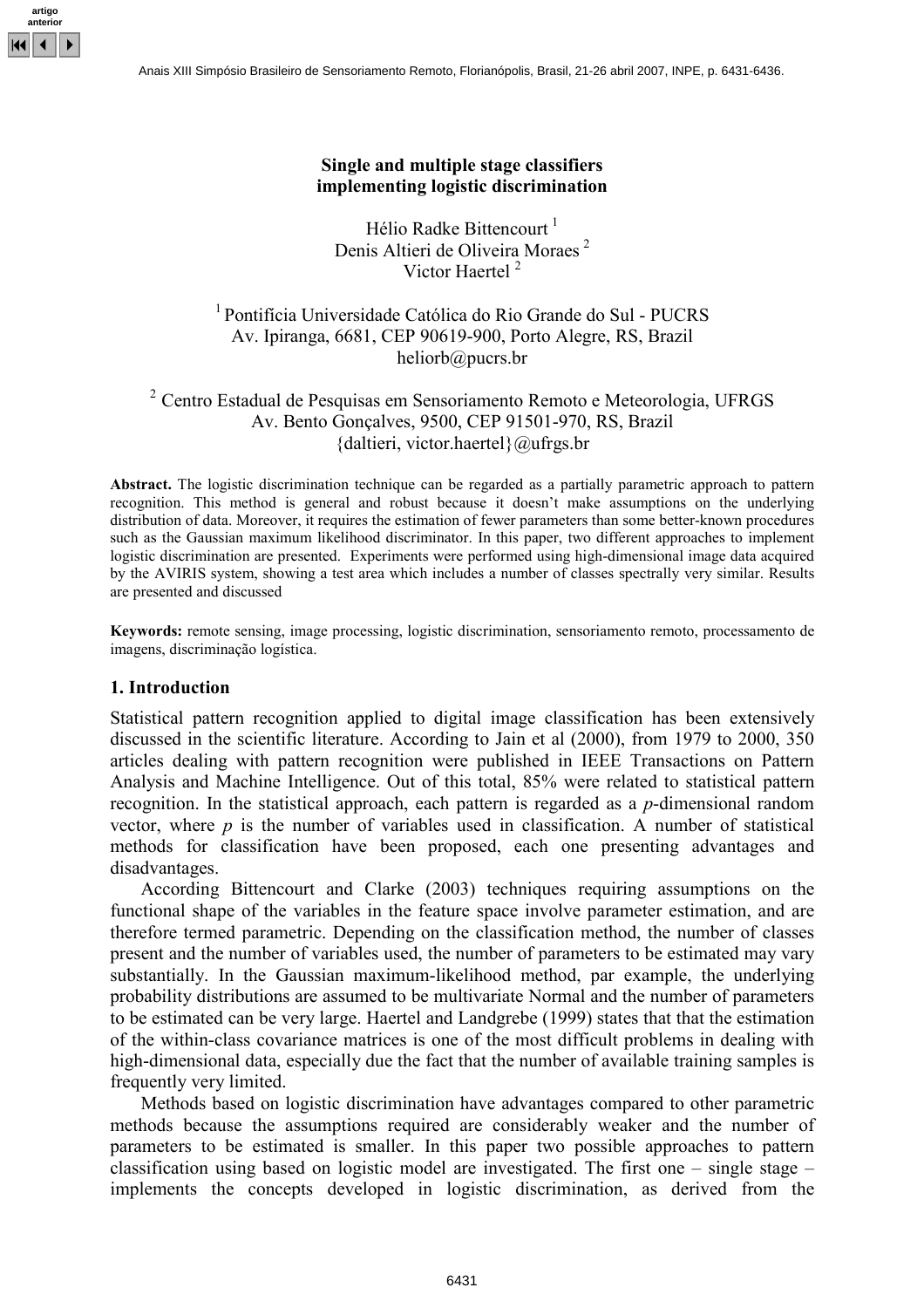multinomial logistic regression model. The second one – multiple stage – consists in successive applications of a traditional binary logistic model, using a distance measure to select the classes to be dealt with at each stage.

In the following sections these two logistic models are illustrated using AVIRIS hyperspectral image data. The results are presented and discussed.

### 2. Logistic Discrimination

Logistic Discrimination was originally proposed by Bittencourt and Clarke (2000) in the classification of remote sensing image data of natural scenes. The main advantage of this approach as compared with the more traditional quadratic classifiers such as the Gaussian maximum likelihood lies in the smaller number of parameters to be estimated. In this case, the probability that a pattern x belongs to the class wi can be directly estimated by

$$
P(w_i \mid \mathbf{x}) = \frac{\exp(\beta_{i0} + \beta_i^T \mathbf{x})}{1 + \sum_{j=1}^{k-1} \exp(\beta_{j0} + \beta_j^T \mathbf{x})}
$$

Here,  $\beta_{i0}$  and  $\beta_i$  are the model parameters, with  $\beta_{i0}$  termed the intercept and  $\beta_i$  is a vector of parameters associated with the  $p$  characteristics of the vector  $x$ . The logistic model requires the estimation of  $k-1$  vectors involving the parameters  $\beta$ <sub>i</sub>, corresponding to the  $k-1$  classes present in the image. The k-th class is taken as a basis, from which the natural log of the ratio of the two probabilities become linear functions of the parameters. This logarithm is known as the logit function. The reduction in the number of parameters plays an important role whenever the number of training samples available is small compared to the data dimensionality. Therefore, the logistic discrimination may be of particular interest in remote sensing hyperspectral image data classification. Another possible approach to deal with the small sample size problem is the implementation of the multiple stage approach in the classification process. In this case, several traditional binary logistic regressions are used at each stage, each one dealing with a pair of classes at a time. Decision tree classifier is a type of hierarchical classifier that has been investigated by several authors such as Moraes (2005) and Bittencourt and Clarke (2003b).

### 3. Single Stage and Multiple Stage Classifiers

An example of the traditional single stage classifier methodology applied to a four classes problem is illustrated in Figure 1. The patterns to be labeled (pixels) are initially clustered in a single group. Decision functions are then estimated for each individual class under consideration. Next, each individual pattern is inserted into the decisions functions and labeled according to the winner.



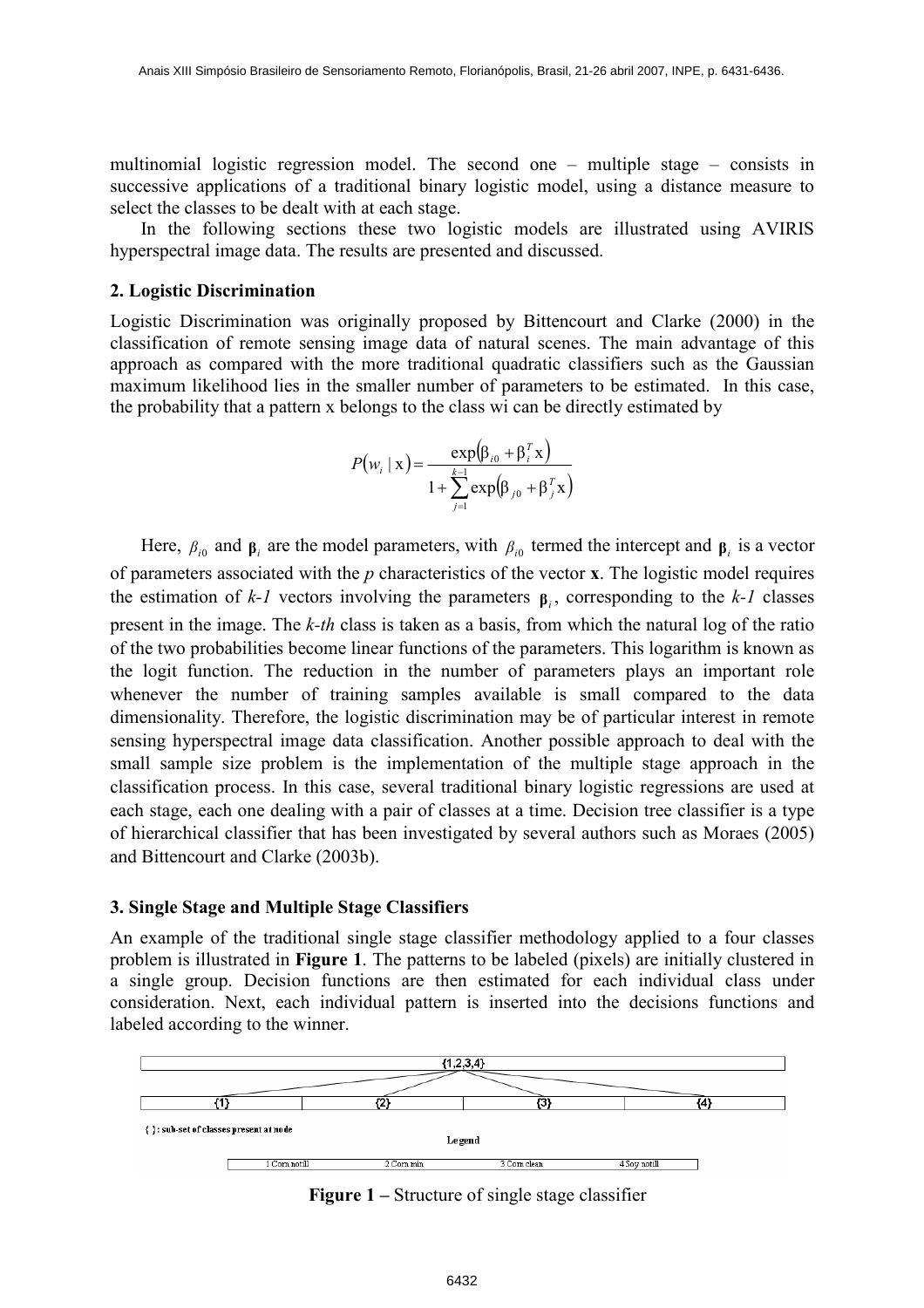In the context of a single stage classifier, a problem that frequently arises deals with the selection of the variables to be used by the classifier. In order to prevent that the number of parameters to be estimated becomes too large, it is advisable to use a sub-set of variables, including the ones that show a higher discriminant power among the classes involved only. In the single stage approach all classes are considered simultaneously a fact that turns this selection into a difficult problem.

An another possible approach to the multiple class cases consists in the use of multiple stage classifiers, or decision tree classifiers, where the global problem is subdivided in smallest local problems. In this approach, the classification process of each pixel considers in each stage only a sub-set of classes. However, as the number of classes increases, so does the number of possible structures for the decision tree, turning the selection of the optimal tree structure into a difficult problem. A possible approach to solve this problem was proposed by Moraes (2005), which consists in adopting a pre-defined binary structure to the tree. In that work, the author proves the superiority of the defined structure over all others possible structures of binary tree classifiers.



Figure 2 – Structure of multiple stage classifier

In the case of hierarchical discrimination between multiple classes, the multiple stage classifier structure is then defined as follows. First, at each stage of the classifier, statistical distances separating two classes at a time in node d are estimated by making use of the available training samples. In this study the Bhattacharyya distance (Moraes, 2005) was used. The pair of classes showing the largest distance is then selected to define the two descending nodes. The training samples available to the selected classes are entirely allocated into the corresponding descending nodes. The training samples belonging to the remaining classes in the parent node are classified into one of the descending nodes according with a decision rule. This process is then repeated until the terminal nodes – nodes including samples of a single class – are reached.

Once the structure of the binary multiple stage classifier is defined, as illustrated in the example shown in Figure 2. The actual classification of individual pixels in the image data can start. In each node pixels are compared to two classes only, namely, the pair previously selected by the largest statistical distance criterion, allowing the straight application of the formal logistic discrimination method. This process is applied sequentially across the tree, until the pixel reaches a terminal node in which case it is labeled according with this node.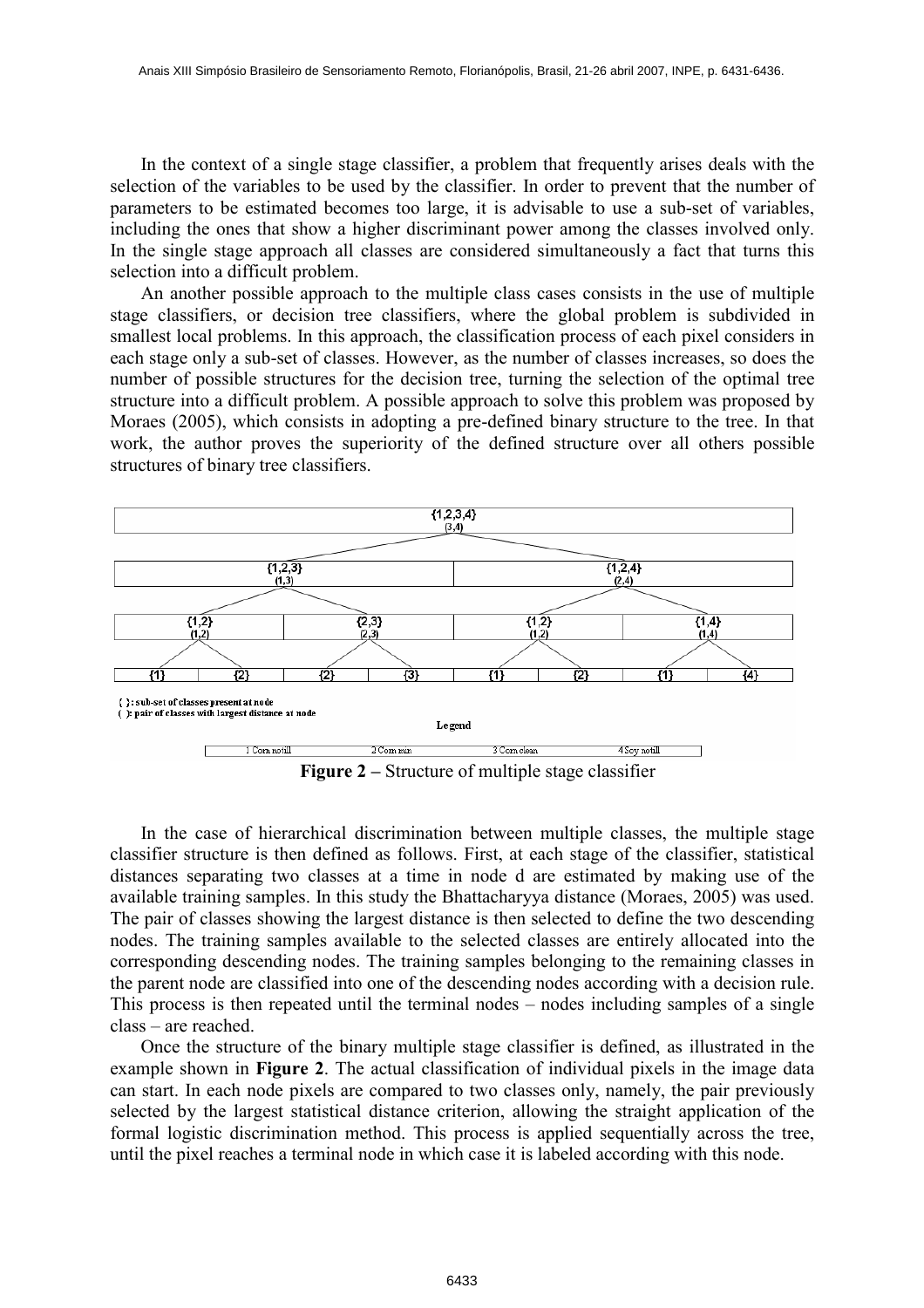## 4. Results

Hyper spectral image data acquired by the AVIRIS system with known ground truth was used to compare the efficiency of the single stage classifier against the accuracy provided by the multiple stage classifier approach. Out of the 224 bands available by Aviris sensor only 190 were considered in the experiments, due to the noisy effects of the atmospheric water vapor in the remaining bands. Figure 3 presents the study area and the Figure 4 shows the spectral signature of the four classes that were implemented into the classifier. A sample of 95 spectral bands, chosen systematically, was used to reduce the computational cost. The training sample size was chosen equal to 500 pixels per class. The same set of samples was also used for testing purposes (re-substitution method). All procedures of estimation were made in the software SPSS release 13.0



Figure 3 – Study area (composite color of AVIRIS image) and ground truth



Figure 4 – Spectral signature to the four classes (corn notill; corn min; corn and soy notill)

In the experiments, the single stage classifier yielded 73,7% mean accuracy. As the classes in the experiments are spectrally very similar, there was confusion between them especially among the classes corn, corn min and corn notill. The soy notill class is the easiest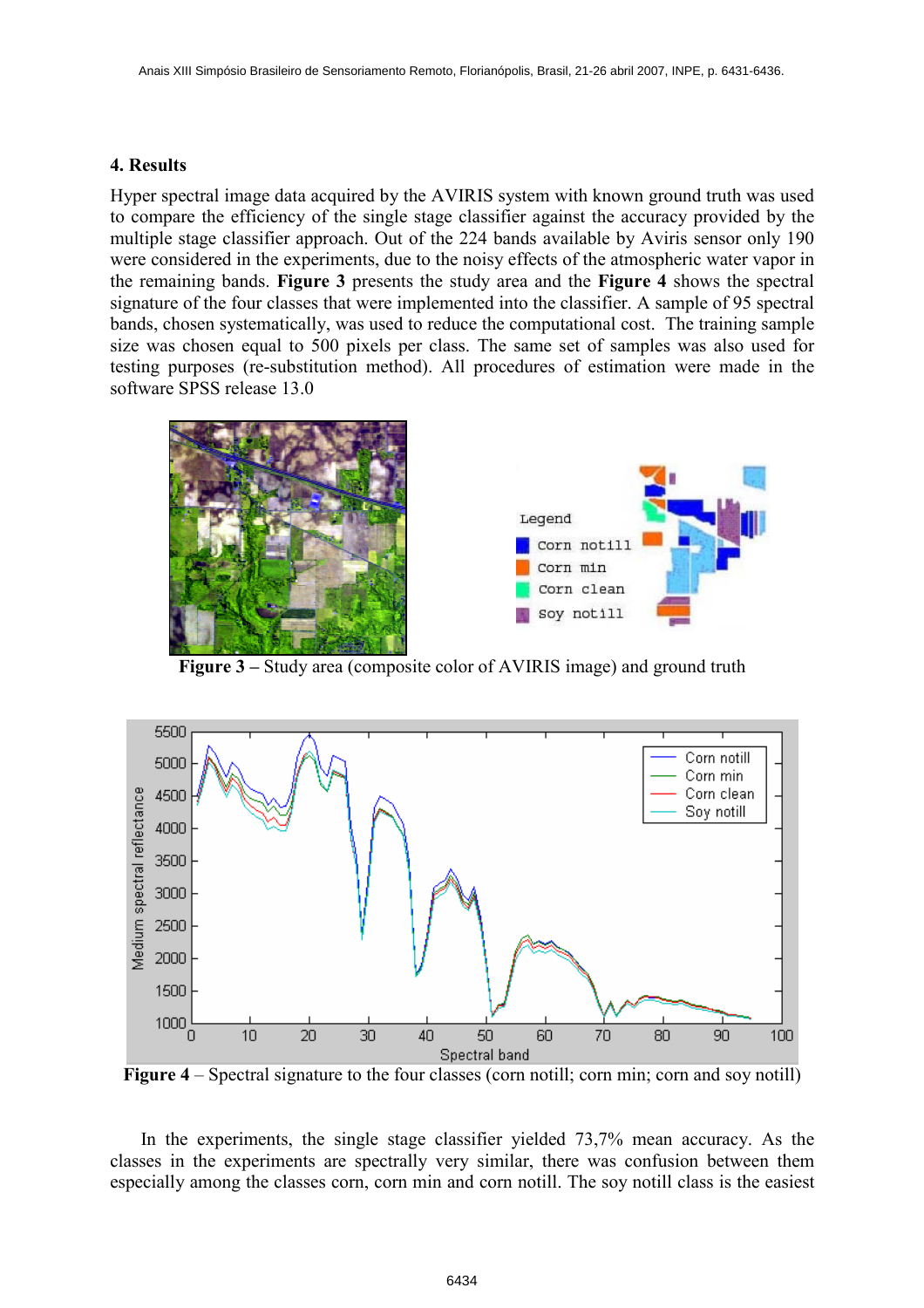to discriminate. The Table 1 shows the results. The software SPSS needed about 10 minutes to realize this task in a PC AMD Athlon 3GHz with 512Mb.

| <i><b>Observed</b></i> | Corn |     | Corn min Corn notill Soy notill |     | <b>Percent Correct</b> |
|------------------------|------|-----|---------------------------------|-----|------------------------|
| Corn                   | 382  | 59  | 46                              | 13  | 76,4%                  |
| Corn min               | 92   | 334 | 50                              | 24  | 66,8%                  |
| Corn notill            | 25   | 62  | 362                             | 51  | 72,4%                  |
| Soy notill             | 37   | 26  | 41                              | 396 | 79,2%                  |
| Overall Percentage     |      |     |                                 |     | 73,7%                  |

Table 1 – Classification table using the logistic discrimination single stage classifier

In the case of multiple stage classifier, there are in this experiments 96 parameters to be estimated at each node of decision tree, totalizing seven decision functions and 672 parameters. In the tree structured algorithm implemented in this experiment, there are eight different paths across the tree that a pixel can follow to reach a terminal node. The SPSS software doesn't make this procedure automatically, so a little program was written in SPSS language to solve this problem. There was necessary just few seconds to estimate the parameters at each stage, because the estimation process at the traditional binary logistic model is faster than multinomial logistic discrimination. The pixels' distribution among the nodes, using a 2000 pixels validation sample, is shown in Figure 5.



Figure 5 – The process of classification in multiple stage classifier

The mean accuracy yielded by the multiple stage classifier was slightly better in comparison of single stage. The final classification table obtained by using the validation sample is shown in Table 2.